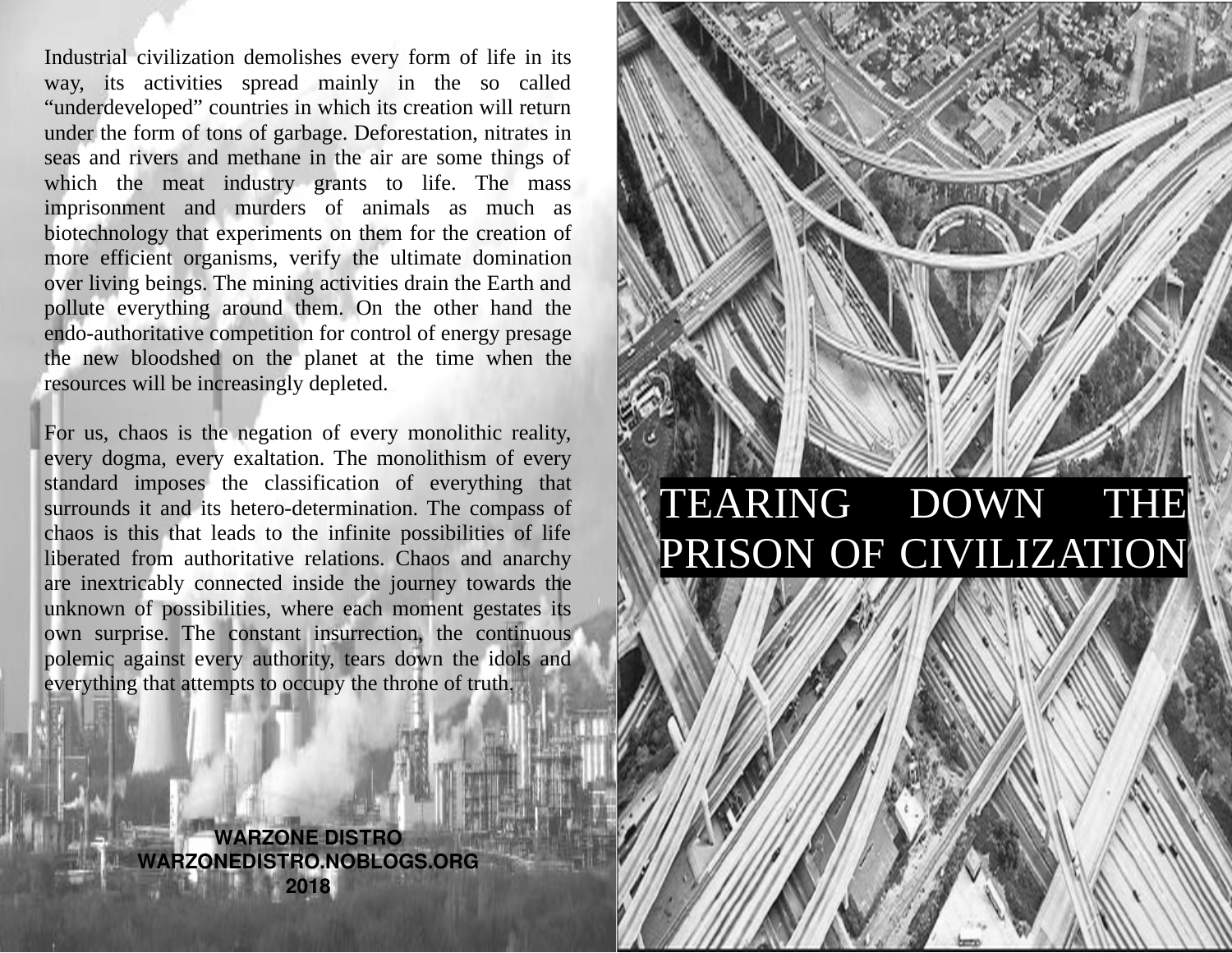The issue of civilization and its real nature during the whole period of history and especially the latest years holds a prominent position amongst the self announced radical anarchist circles. Various analyses and perspectives have been expressed and we are certain that many more will be expressed during this age, where technology, more and more inaccessible to the average citizen reveals even more its side that has to do with the management and the conservation of the present order of things. The economic flurries and intensification of class stratification limited the role of technology in the daily life of the simple citizen to systems of control, security systems and in a torturing consuming withdrawal syndrome, as they watch technology contribute to the development of new products, they are not able to obtain them anymore, now helplessly with empty pockets observing them in the windows of stores or TV screens. So certainly, what is expected in the upcoming years is an antiscientific and anti-technological delirium by the economically weaker classes since technology from affectionate and compassionate mother became a shrew that abandoned her children to their fate intervening only for their restriction and the aggravation of their economic predicament. A nostalgia for the older years will flourish, when the scientific specialization wasn't so widespread and the goods of technology were more accessible for the hoi polloi. When the scientific terms didn't need a five year studying and postgraduate studies to be understood. But let's leave all this for later.

## **Origins and common components that condition civilization**

What is the renowned civilization? Most approaches present it as the technological totalitarianism and the violent capitalist rationalization. Others refer to the techno-industrial system and the big urban zones which base on the objectification and the repeatedly exploitation of the natural world. Others having a primitivist base refer to the development of authoritarian structures and ways of organization of the people in specific geographic areas that extended, conquering and ravaging communities in harmony with the natural environment.

Certainly civilization is all of these and many more that nullify the root of the above perceptions. If we don't want to confine ourselves in a superficial interpretation of the western civilization, being the most prevalent, we ought to proceed to the admittance that civilization existed since almost always. It was created by the first attempts of the human to cope with the natural alienation. Mayans also had civilization. The nomadic tribes of Africa had civilization. The Natives in America had civilization. Also the tribes of the Amazon have civilization. Even the so called "uncivilized" by the west have a different civilization, which the west feels compelled to annihilate as so to ensure its own survival since any civilization when developing simultaneously with another constitutes a thorn that must be removed.

were socialized, imposed.

The separation nature—civilization is a false separation since behind both terms is hidden the same "truth" that the contemporary citizens worship and it is no other than the gregarious interpretation of the chaos of existence with only purpose the conservation of the authoritative structure that feeds the present sickly nature under the name Humanity. The western pattern drawing its roots on the ancient greek philosophy and mainly Plato, who preached the separation of senses and spirit, fortified its primacy through the urban revolutions and Enlightenment, concentrating under the name "nature" all the aspects of human which ought to stay in the past, with purpose the prosperity of humanity under the guidance of the rationalist spirit. Of course in the eras of economic domination everyone can obtain a piece of "natural wilderness" as a form of vacation from the everyday urban routine, as the faithful are allowed to redeem commercialized "sin". If our reading continues to march on the same segregative dogma of nature—civilization it is unavoidable not to find ourselves in front of contradictions which do not belong to us.

Both "wild nature" and civilization belong to the spectacularized reality of the crowd, the same as with all contradictions that condition the readings which keep on adhering to the aforementioned dogma. We do not want to interpret this chaos into a common dialect with utter purpose the rise of yet another ideal, but to enjoy it since we accept we constitute part of it. We desire to restore the innocence of becoming and extort it from the jaws of every kind of cultural domination. Against every dogmatism, deification and universality, our speech seeks the forgotten traces of instincts craving the total harmonization with them with purpose the setting of a course of power, life and freedom.

The compass of this course doesn't have any indicators, nor points of the horizon. For us, chaos is the negation of every monolithic reality, every dogma, every exaltation. The monolithism of every standard imposes the classification of everything that surrounds it and its hetero-determination. The compass of chaos is this that leads to the infinite possibilities of life liberated from authoritative relations. Chaos and anarchy are inextricably connected inside the journey towards the unknown of possibilities, where each moment gestates its own surprise. The constant insurrection, the continuous polemic against every authority, tears down the idols and everything that attempts to occupy the throne of truth. -Collaboration of anarchists

—Memento Mori

-

1.Obviously racist hate is not justified by our values, we just move on to the acceptance that it is an integral part of the social machine.

(This text is a contribution to *Paroxysm Of Chaos* by some nihilist comrades from Greece who thanks to them some other texts have been translated from English to Greek. Translation of the above text from Greek to English by Archegonos)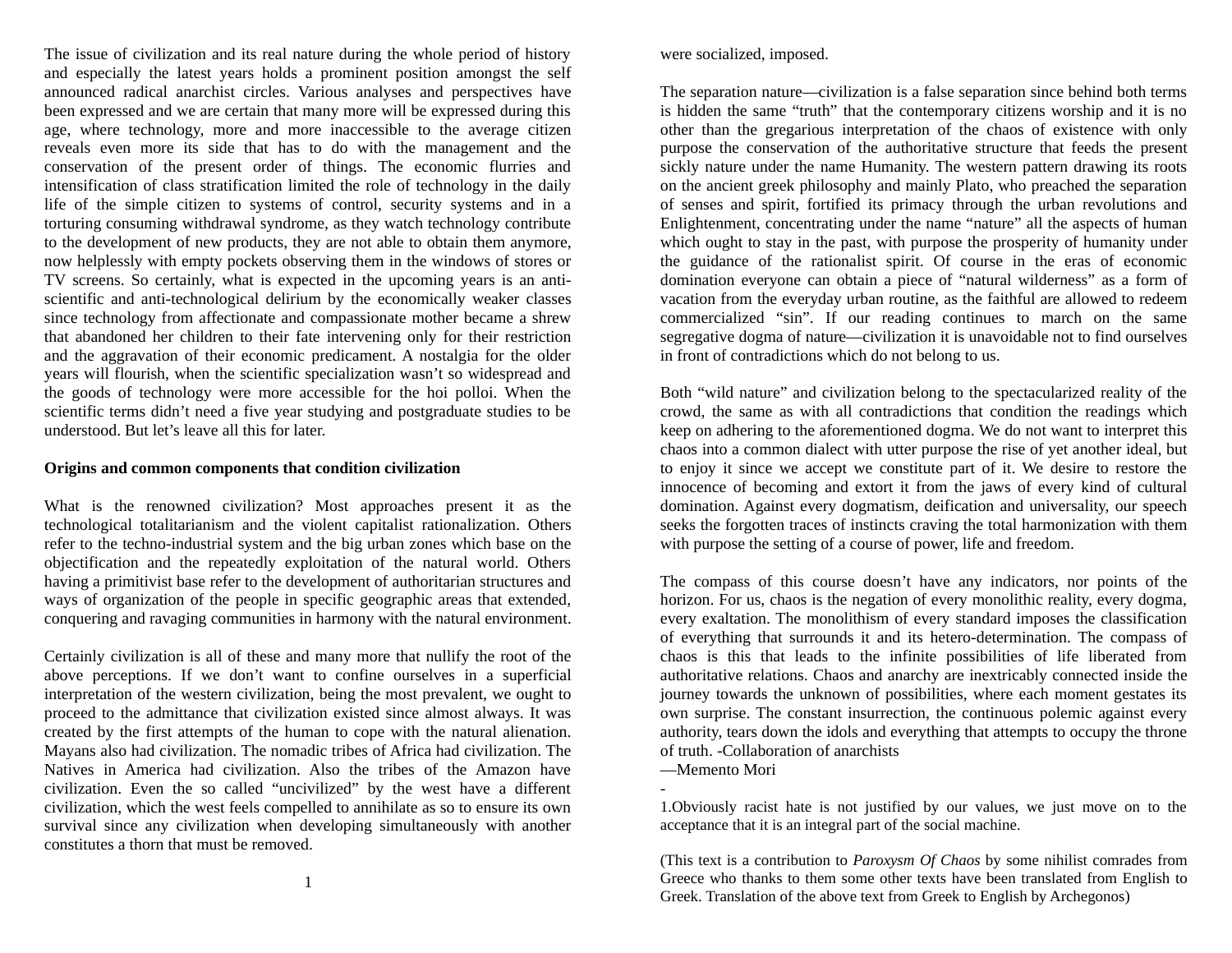every human activity, constitutes the best means of surveillance and domination of humans. And we don't speak only about cameras and control systems. The findings of technology that are meant for mass consumption must become compatible with the citizen-consumer. Thus the individual adjusts to the ways and perception of a machine or a computer so that its use can be feasible. Behaviors, thoughts, emotions, life, convert to mechanical procedures.

The raw murderous nature of western civilization we have no other way to see, but in its industrial dimension. We live in times that industrial civilization expands apace in every corner of the planet ravaging humans, earth and nonhuman animals so the capitalist machine can be fed and the needs of the cementitious cemeteries named cities to be covered. The humans like undead in them, look like machines programmed on a wretched repetitiousness, the massive road networks that connect them allow the mass transport of humans and commodities. Industrial civilization demolishes every form of life in its way, its activities spread mainly in the so called " underdeveloped" countries in which its creation will return under the form of tons of garbage. Deforestation, nitrates in seas and rivers and methane in the air are some things of which the meat industry grants to life. The mass imprisonment and murders of animals as much as biotechnology that experiments on them for the creation of more efficient organisms, verify the ultimate domination over living beings. The mining activities drain the Earth and pollute everything around them. On the other hand the endoauthoritative competition for control of energy presage the new bloodshed on the planet at the time when the resources will be increasingly depleted. We often listen by classic anarchists to perceive as means and project the management or self-management of the techno-scientific achievements of civilization as much as the means of production with a liberatory prefix. Though the complex of science-technology not only has been made according to the needs of domination, but also carries the seed of authority in its core. The anthropocentric perception, the monolithism where it emanates, the specialization and apportionment of work in an industrialized environment, is the crop of authority that must be eradicated. This project of some anarchists reveals among others their post-revolutionary need to rise new standards and the reality of their civilization with the new "anti-authoritarian" dogmas.

## **The spectacularization of nature being targeted by the existential insurrection**

Negation of the existent and every civilization is our way. Though our desire for the annihilation of society and civilization doesn't emanate from the identification of a primitivist ideal or some form of faith in an ideal society in complete harmony with the environment and the ecosystem. Our acquaintance with the world from the first moment we met with our senses had been guided through the prism that the universality of the western model, through which we

Civilization built on uniformity is impossible to accept a different culture or a different way of life, even if this is uniform. Pluralism of opinions inside a civilization can only be something seeming. Questioning is acceptable only when it doesn't question the fixed values that ensure the development of the civilized culture. In our society Christianity can be questioned but not the faith in something superior in itself. Democracy can be questioned but not the political management of the movements of the rabble. There are standards on which cohesion and coexistence are validated, which don't accept the slightest questioning and when they start to creak it is a sign of decadence and collapse for the edifice. This creak could be caused by the invasion of new moral perceptions and existential values that their exponents proving there is an alternative way of life beyond the given, set under questioning the basic traditions which for years constituted pillars of the big roof under which the crowd was concentrated. This is why racism is an inherent part of every mass society. The hate of the Greeks against the immigrants is completely justified if we consider the ruptures these people could bring by just breathing. (1)

How does the most merciful Jesus, for whom so much blood has been spilt, allow to the heathens to breathe? And vice versa of course. Regardless if the full pockets in periods of consuming plenty constitute a useful distraction, being a common cultural element of the puddle that the herd hides in its soul. So we observe, that civilization is in no case global regarding the forms it can take. On the contrary, the differences of civilizations can be so chaotic that can justify all genocides, slaughters, annihilations and destructions throughout history. So if we want, to speak about the human civilization and not about the forms it has taken throughout history we will have to look for the related elements between these civilizations and analyze them.

The par excellence related element on which each civilization and society has been founded is the domination of the collective imaginary. The sphere of the collective imaginary includes morality, culture, perception, communication, reality, truth and the spirit which condition a civilization. We could say that civilization is the consolidation of a herd, the stabilization of its interior. The creation of some unquestionable values which ensure the social cohesion and the continuous adherence to the dominant collective imaginary.

The so called traditions, which rarely receive a radical questioning that leads to the crisis of the edifice, whereas whichever alteration usually needs work of many years and generations. The most possible thing is that these traditions, which give a specific identity to the crowd who is under the roof of a civilization, will have very few common contact points.

The common point which would help us discuss about civilization in its entirety cannot be looked for in terms such as "anthropocentrism", "rationalist